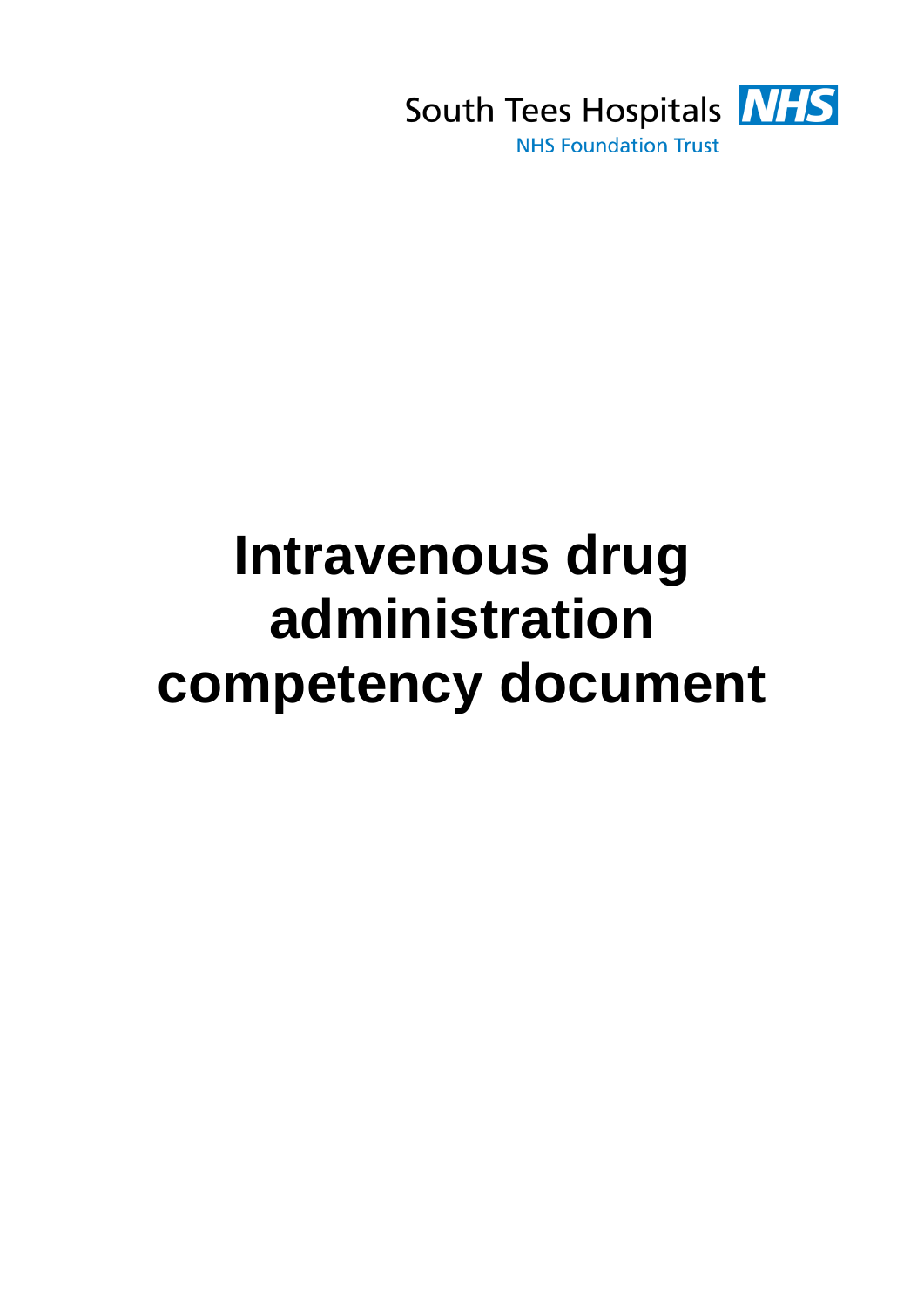# **Intravenous drug administration and infusion management**

## **The practitioner will be able to fully demonstrate the knowledge and skills required for becoming a safe and effective practitioner in the administration of intravenous (IV) drugs and infusion management.**

Each practice area has speciality competencies particular to the care of their patients. Administration of IV drugs and infusion management is considered a speciality competency as it is not carried out in all areas of the Trust.

### **Guidelines for Completion**

Before starting this pack, you must:

- a. Successfully complete the trust core competency: 'Administration of Medicines (excluding IV medications)'. All newly appointed staff are expected to have achieved this within the first month of their appointment and cannot carry out a drug round alone until they have done so.
- b. Attend the trust Intravenous Drugs and Infusion Management Study day and successfully complete the medication calculations exam which has a 100% pass mark. This study day provides the underpinning theory and practice to completing this competency document.

Take the competency document to the clinical area and complete it with an assessor that is already proficient in IV medication and fluids administration. When signed off as proficient in all areas by your assessor complete and send in the last page of this document to [stees.clinicalskills@nhs.ne](mailto:stees.clinicalskills@nhs.net)t

This pack is also designed for you to provide evidence of continuing competence and ongoing development required for your professional portfolio, revalidation and SDR. By adding to it periodically you can demonstrate how you are keeping your skills and knowledge up to date and maintaining your competence.

# **Competence**

The Nursing and Midwifery Council (NMC, 2015) - The Code requires that:

- *You keep your knowledge and skills up to date.*
- *You must have the knowledge and skills for safe and effective practice when working without direct supervision.*
- *You must recognise and work within the limits of your competence.*
- *You must keep your knowledge and skills up to date throughout your working life.*
- *You must take part in appropriate learning and practice activities that maintain and develop your competence and improve performance.*
- *Complete the necessary training before carrying out a new role.*
- *Maintain the knowledge and skills you need for safe and effective practice*

[STNHSFT] **IV Drugs & Infusion management Competency pack** Version 5 Review Date: March 2024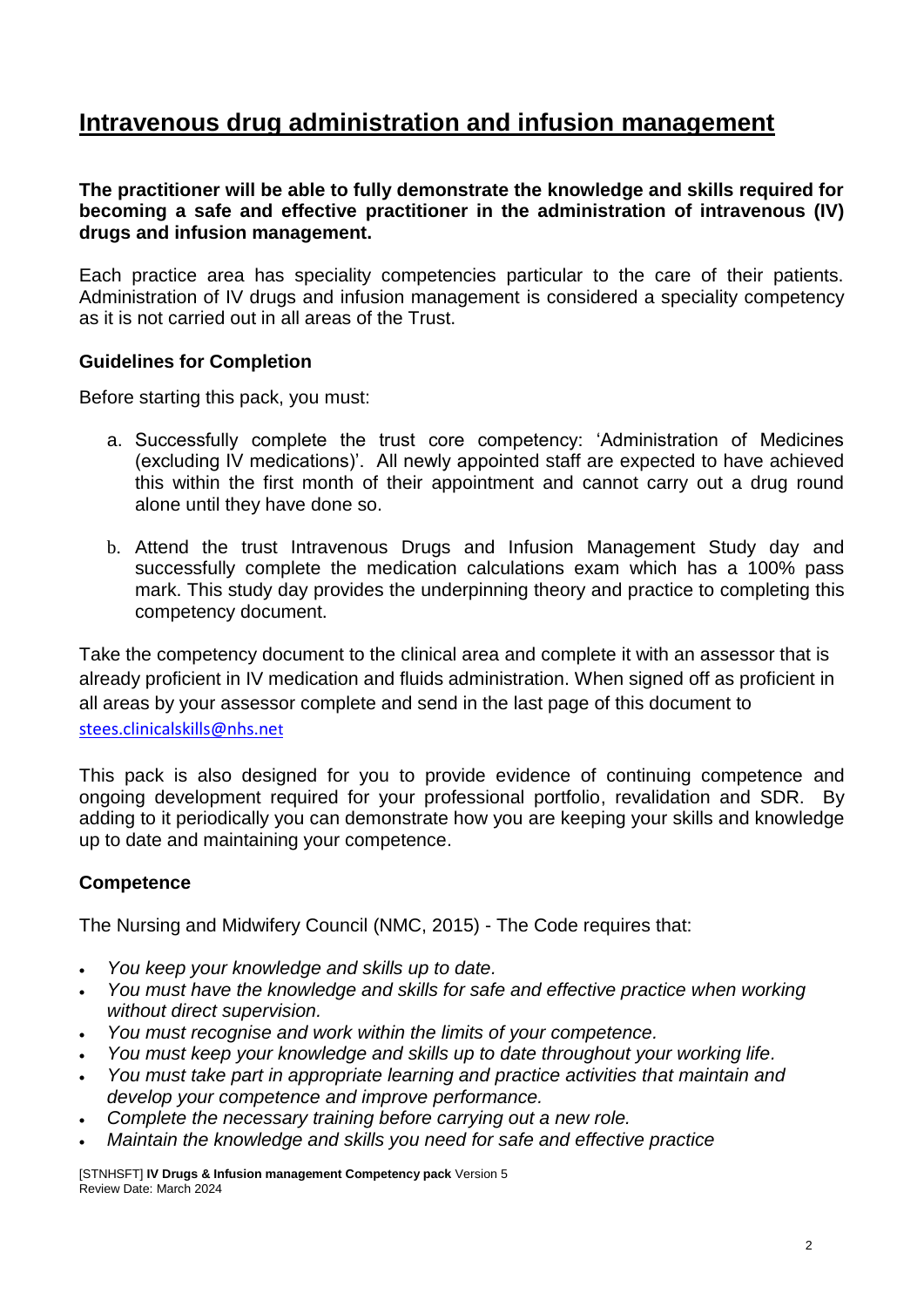The Health and Care Professional Council Standards of conduct, performance and ethics for allied health professional (HCPC, 2016) states that duties as a registrant include:

- *You must provide (to us and any relevant regulators) any important information about your conduct and competence.*
- *You must keep your professional knowledge and skills up to date.*
- *You must act within the limits of your knowledge, skills and experience and, if necessary, refer the matter to another practitioner.*
- *You must effectively supervise tasks that you have asked other people to carry out.*

Competence is therefore a combination of skills, knowledge and the ability to apply these principles to practice in diverse situations and circumstances, the evidence you produce as you work through this pack and in the future should reflect this. As skill minus knowledge / understanding / appropriate attitude **does not** equate with competent practice.

For further information on the trust competency process, see Human Resource policy P08 Management of Capability Policy.

### **Assessment of practice**

You should seek support from a practitioner already competent in the administration of IV drugs and infusion management. Together you should complete the competency assessment framework below.

#### **Reflective Practice**

Continuous professional development (HCPC 2016) and revalidation (NMC 2015) are essential elements of lifelong learning. They enable you to review your practice, improve standards of care and maintain your registration. It is expected that you prepare reflective accounts of your learning in practice and identify your future learning needs.

Different models of reflection may be used; a suggested format from the NMC is as follows:

- *What was the nature of the CPD activity?*
- *What did you learn from the development of competence in intravenous drugs and infusion management?*
- *How did this change or improve your practice as a result?*
- *How is this relevant to the Code? (NMC, 2015)*
- *How is this relevant to the standards? (HCPC, 2016)*

You and your assessor should discuss these accounts and develop any action plans required to meet the learning needs identified through the reflective process.

### **How will I be assessed?**

This document contains competency elements that must be achieved in order that you achieve to a state of 'competence'. These competencies represent the minimum standard expected for a registered practitioner in the organisation. Completion of these competencies along with your reflective accounts of learning in practice will provide evidence for demonstrating the achievement of the required knowledge and skill framework domains.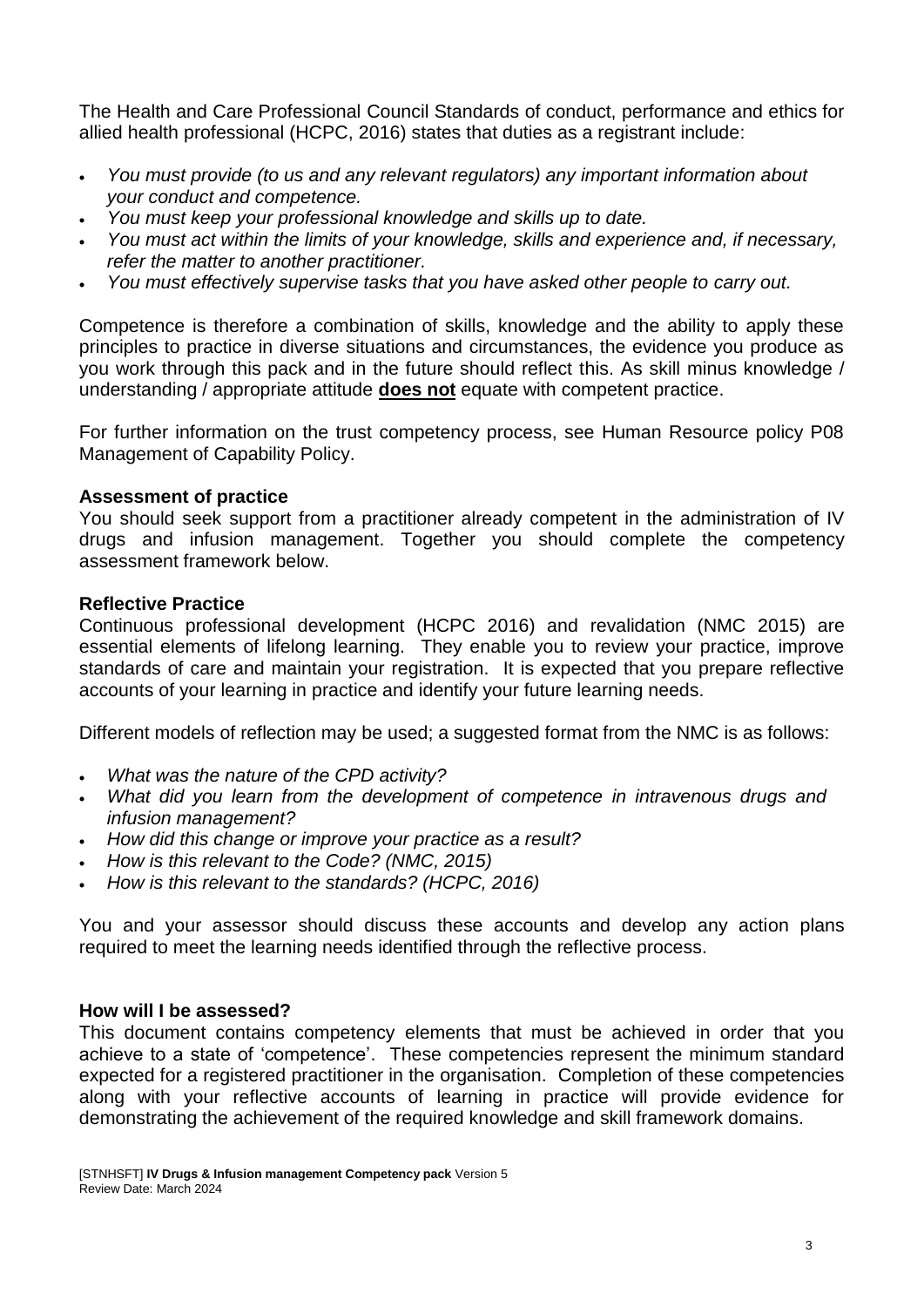The WASP framework has been used to host the required competencies, identifying the process of achievement of proficiency for every skill through measuring competence in each individual element of the skill. It uses the scoring system (below), to provide a robust assessment of each element at every stage of learning. All steps may be revisited as necessary until proficiency is achieved and agreed by the assessor. To ensure that staff assess at the same standard, each competency has specific criteria that must be met.

**W**itnessed – The learner must observe or witness the skills required prior to being supervised.

**A**ssimilated – Demonstrate sound knowledge base for the competency element, utilising Trust Policies, Nursing & Midwifery Strategy and professional and legal issues relating to it. Assimilation of knowledge can be assessed through observation of practice, or through questioning / discussion / simulation of situations relating to the competency element.

Score is as follows-:

- 1 = Demonstrates fundamental knowledge and understanding of this element of the competency.
- 2 = Demonstrates broad knowledge and understanding
- 3 = Demonstrates an in depth knowledge and understanding of the issues supporting the element of the competency / skill.

**S**upervised – Practice under supervision to demonstrate understanding and competence. Score as follows-:

- $1 =$  Needs further practice
- $2 =$ Shows aptitude
- 3 = Demonstrates skilled and professional practice

Understanding and competence can be assessed through observation of practice, or through questioning  $\overline{\phantom{a}}$  discussion  $\overline{\phantom{a}}$  simulation of situations relating to the competency if these particular situations have not arisen within the supervisory period. The "Supervision" element of the competency may be continuous observation by the preceptor/assessor until he or she is confident that skilled capable and professional practice has been achieved by the candidate, and can be signed of as "Proficient".

**P**roficient - Competent in both knowledge and skill elements of the competency.

Both the "Assimilated" and "Supervised" aspects of the competency can be scored more than once as necessary, and the combination of in-depth knowledge and understanding, coupled with skilled professional practice equals proficiency.

On the title page of the WASP framework, it is documented how the competency links to the:

- 1. Knowledge and Skills Framework
- 2. Nursing and Midwifery Strategy Key Performance Indicators
- 3. NMC Code ( 2015)
- 4. South Tees Accredited Quality Care Standards (STAQC)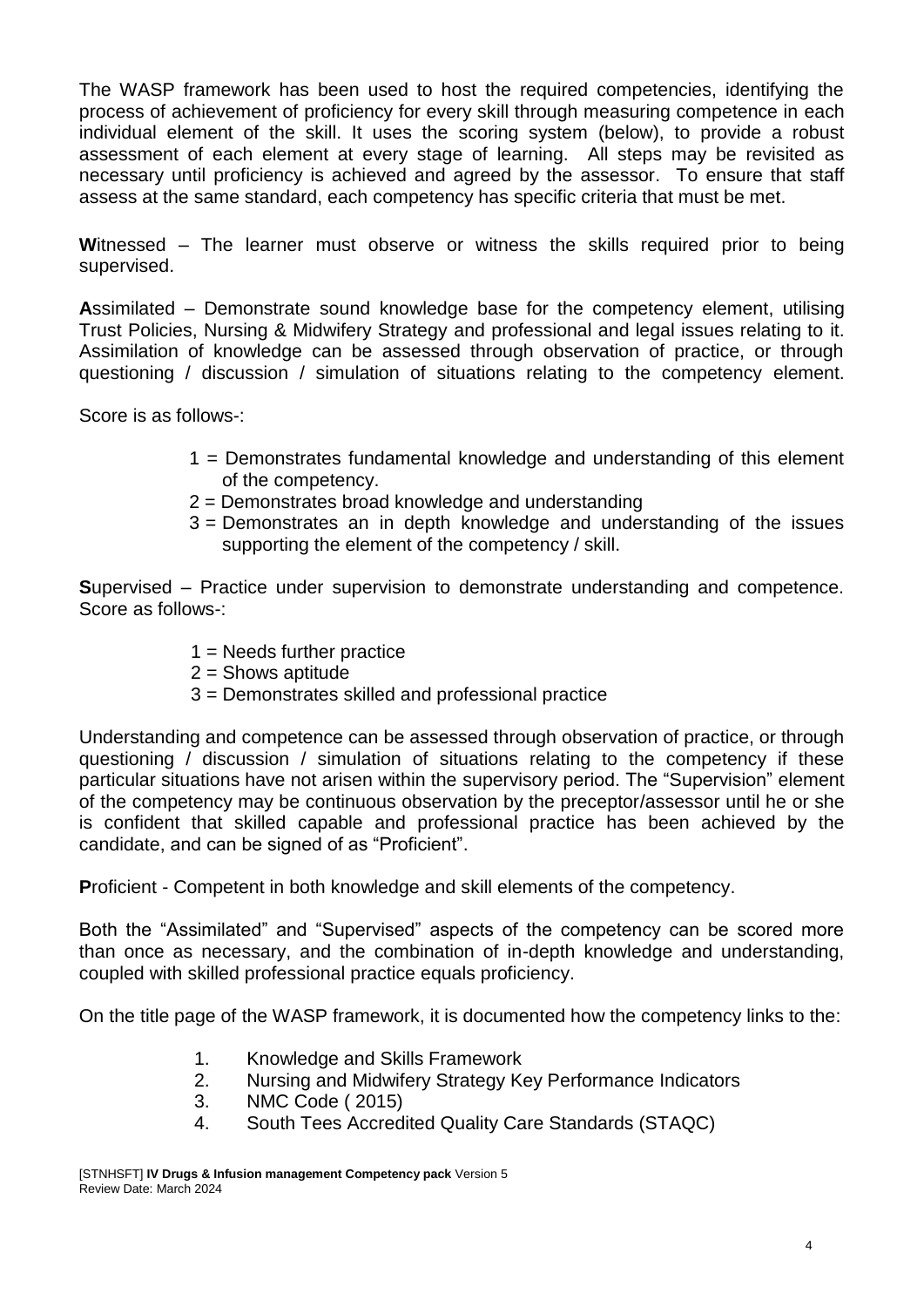These links have been provided to facilitate understanding of how all of these elements combine to ensure competence, resulting in the high standard of patient care and patient safety that the organisation expects. It is strongly advised that you use the links to help you fulfil your competencies.

The use of the competency framework is designed to highlight areas to help you monitor your progress and identify areas for further development. You will be encouraged and supported to work on these key areas.

Once this has been achieved, please complete the final meeting form on page 20, getting this signed by your assessor, and email a copy to [stees.clinicalskills@nhs.net](mailto:stees.clinicalskills@nhs.net)

Or send by post to:

#### **Education and Practice Development Team**

The James Cook University Hospital The Murray Building; South Tees Hospitals NHS Foundation Trust.

**Criteria marked with an asterisk (\*) on page 14 are only applicable in some areas of the Trust. Your preceptor / assessor will be able to advise you whether this is something you would be regularly required to perform in your practice area, do not complete if you have limited exposure to these elements.**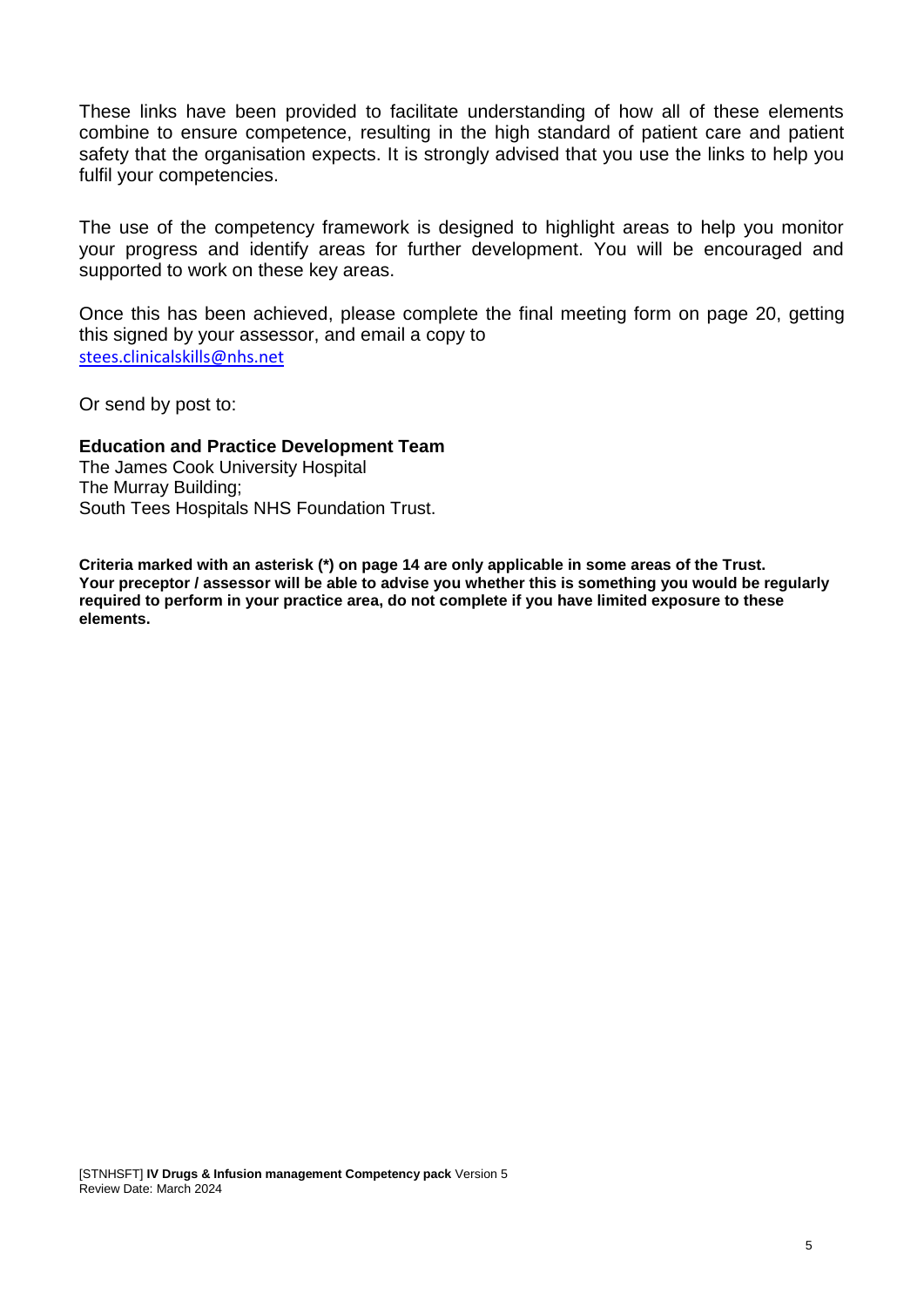

**NHS Foundation Trust** 

# **Administration of intravenous (IV) drugs and infusion management:**

|                               | Links to Knowledge & Skills Framework:    | C3, C5 HWB2, HWB5, HWB7                                                                                                |
|-------------------------------|-------------------------------------------|------------------------------------------------------------------------------------------------------------------------|
|                               | Links to Nursing & Midwifery Strategy Key | 3, 4, 9, 11, 13, 16, 17, 18, 19, 21                                                                                    |
|                               | Performance Indicators:                   |                                                                                                                        |
| Links to the NMC Code (2015): |                                           | 1.2, 1.3, 1.4, 2.1, 2.5, 3.3, 4.2, 6.1, 6.2, 7.2, 7.3, 8.2, 8.5, 9.1, 9.4, 10,                                         |
|                               |                                           | 5.5, .1, 10.3, 10.4, 11.0, 11.2, 11.3, 13.2, 13.3, 13.4, 13,5, 14.1, 15.1, 16.2, 17.1, 19.1, 19.2, 19.3, 20.22.3, 25.1 |
|                               | South Tees Accredited Quality Care        | 3, 7, 9A, 11, 12A, 12B, 13, 15, 16                                                                                     |
|                               | (STAQC):                                  |                                                                                                                        |
|                               |                                           | The practitioner will be able to fully demonstrate the knowledge and skills required for the                           |
|                               | <b>Competency Standard Statement</b>      | Safe Administration of Intravenous Drugs and Infusion Management.                                                      |
|                               |                                           | Observe or witness the competency $-$ it is considered good practice that the Health Care                              |
| W                             | <b>WITNESSED</b>                          | Practitioner (HCP) will have had the opportunity to observe the procedure prior to being                               |
|                               |                                           | supervised.                                                                                                            |
|                               |                                           | Understands the underpinning knowledge associated with each element of the competency;                                 |
| $\mathsf{A}$                  |                                           | score as follows:                                                                                                      |
|                               | <b>ASSIMILATED</b>                        | 1 = Demonstrates fundamental knowledge and understanding                                                               |
|                               |                                           | 2 = Demonstrates broad knowledge and understanding                                                                     |
|                               |                                           | 3 = Demonstrates in depth knowledge and understanding                                                                  |
|                               |                                           | Practice under supervision to demonstrate understanding: score as follows:                                             |
| S                             |                                           | $=$ Needs further practice                                                                                             |
|                               | <b>SUPERVISED</b>                         | $2 =$ Shows aptitude                                                                                                   |
|                               |                                           | 3 = Demonstrates skilled and professional practice (at level 3.)                                                       |
|                               |                                           |                                                                                                                        |
| P                             | <b>PROFICIENT</b>                         | Competent in both knowledge and skill elements of the competency.                                                      |
|                               |                                           |                                                                                                                        |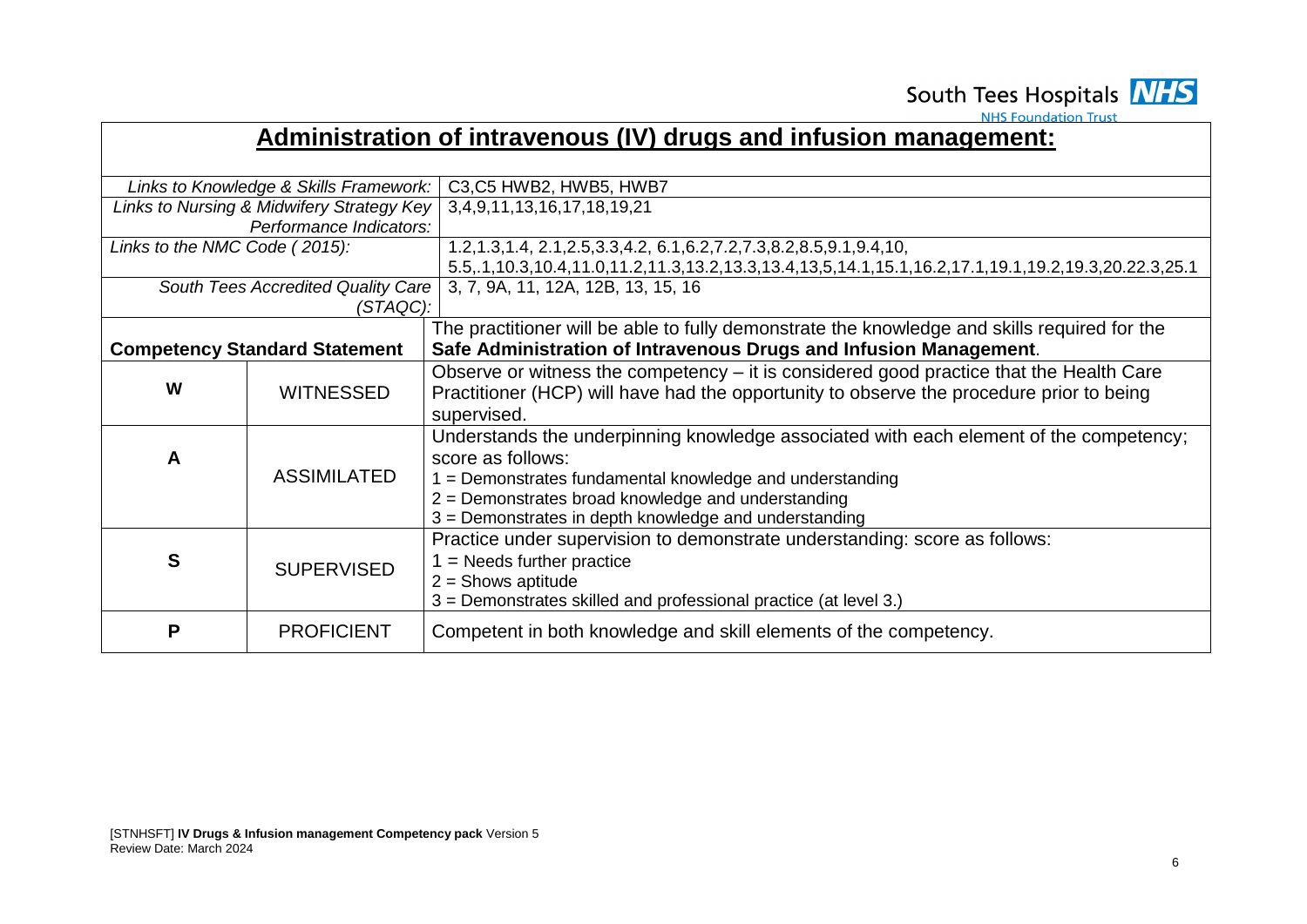| <b>Competency element</b>                                                                                                                                      | <b>Rationale</b>                                                                                                                                                          | W | A (Score) | S (Score) | P |
|----------------------------------------------------------------------------------------------------------------------------------------------------------------|---------------------------------------------------------------------------------------------------------------------------------------------------------------------------|---|-----------|-----------|---|
| <b>Professional and legal issues</b>                                                                                                                           | Understands the importance of professional<br>accountability in practice relating to the<br>administration of intravenous drugs and<br>infusion management                |   |           |           |   |
| Discuss the principles laid out in the 'Professional<br>Guidance on the Administration of Medicines in<br>Healthcare Settings' Royal Pharmaceutical<br>Society | To minimise risk in IV drugs and Infusion<br>management errors.                                                                                                           |   |           |           |   |
| Discuss the key points of the Trusts drug<br>administration policy                                                                                             | To comply with organisation requirements<br>in IV drugs and Infusion Management.                                                                                          |   |           |           |   |
| Discuss the principles of accountability in relation<br>to own professional practice in IV drug<br>administration.                                             | To ensure that the learner is working within<br>the scope of practice or within their<br>respective professional frameworks- NMC<br>Code, (2015), HCPC Standards, (2016). |   |           |           |   |
| Discuss how on-going competence will be<br>maintained, evidenced and documented in the<br>future, using a reflective process.                                  | To ensure that the learner is working within<br>the scope of practice or within their<br>respective professional frameworks- NMC<br>Code, (2015), HCPC standards (2016)   |   |           |           |   |
| Discuss how the potential for drug errors in<br>practice can be minimised.                                                                                     | To improve patient safety                                                                                                                                                 |   |           |           |   |
| Discuss their actions when a drug error is<br>discovered.                                                                                                      | To ensure the patient are appropriately<br>managed. To minimise the potential for<br>errors to happen again.                                                              |   |           |           |   |
| Discuss their actions when a drug error is made.                                                                                                               | To ensure staff take responsibility for their<br>actions and learn from them.                                                                                             |   |           |           |   |
| Highlights the potential complications associated<br>with the administration of IV drugs, infusions &<br>fluids.                                               | To be aware of signs of complications and<br>measures in minimise these from<br>happening.                                                                                |   |           |           |   |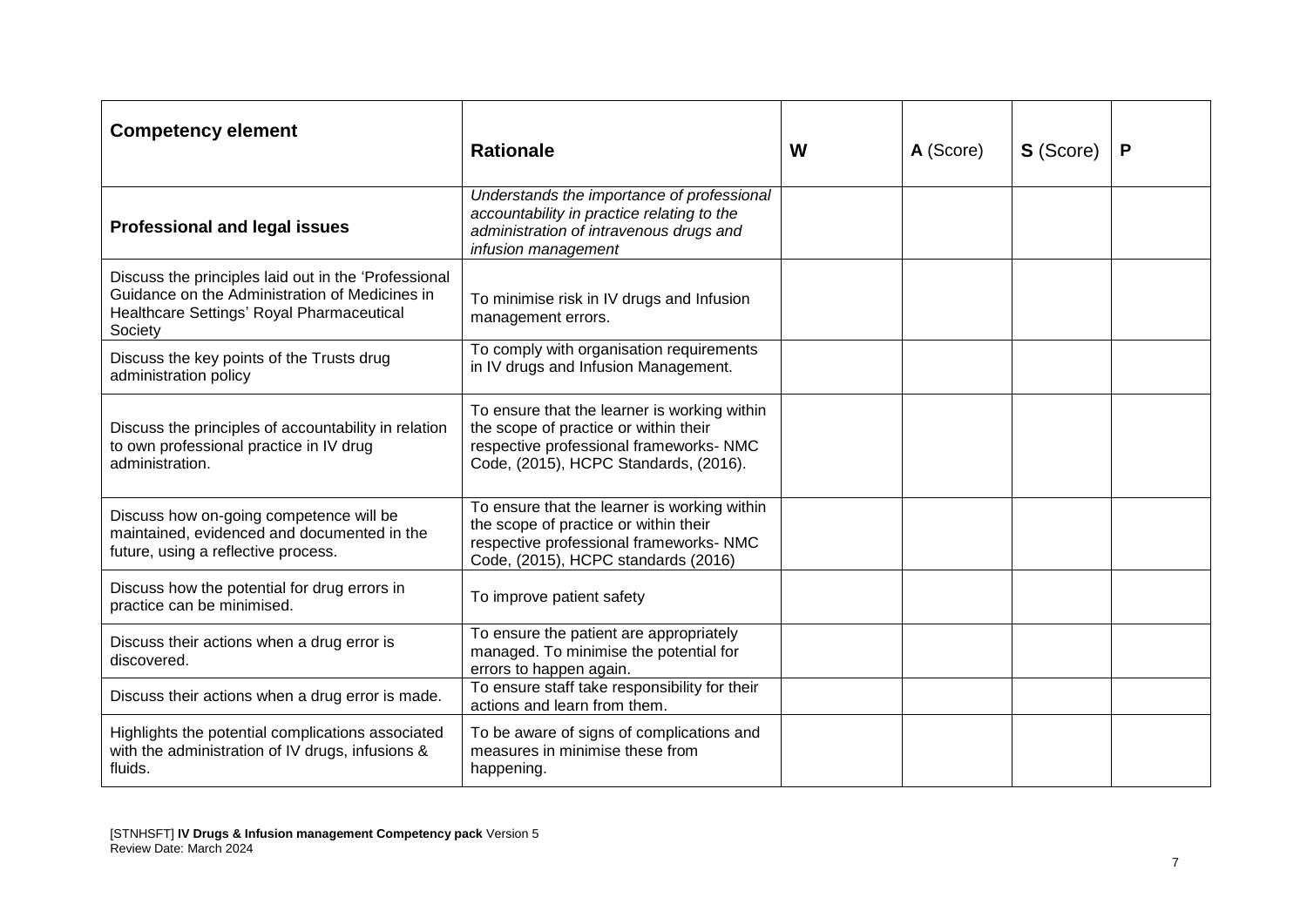| <b>Competency element</b>                                                                                                                                                        | <b>Rationale</b>                                                                           | W | A (Score) | <b>S</b> (Score) | P |
|----------------------------------------------------------------------------------------------------------------------------------------------------------------------------------|--------------------------------------------------------------------------------------------|---|-----------|------------------|---|
| For each complication :<br>i. Discusses how to recognise the complication<br>(signs & symptoms).                                                                                 | To be aware of signs of complications and<br>measures in minimise these from<br>happening. |   |           |                  |   |
| ii. Their actions and management in the event of<br>the complication occurring.                                                                                                  | To be aware of signs of complications and<br>measures in minimise these from<br>happening. |   |           |                  |   |
| iii. What actions can be taken to minimise the risk<br>of the complication.                                                                                                      | To be aware of signs of complications and<br>measures in minimise these from<br>happening. |   |           |                  |   |
| iv. Describes the signs and symptoms of an<br>allergic reaction to drugs administered.                                                                                           | To be aware of signs of complications and<br>measures in minimise these from<br>happening. |   |           |                  |   |
| v. Discusses their actions and the management of<br>the patient when an allergic reaction to drugs<br>occurs.                                                                    | To be aware of signs of complications and<br>measures in minimise these from<br>happening. |   |           |                  |   |
| vi. Describes the signs and symptoms of an<br>anaphylactic reaction to drugs.                                                                                                    | To be aware of signs of complications and<br>measures in minimise these from<br>happening. |   |           |                  |   |
| vii. Discusses their actions and the management<br>of the patient if an anaphylactic reaction to drugs<br>occurs.                                                                | To be aware of signs of complications and<br>measures in minimise these from<br>happening. |   |           |                  |   |
| viii. Discusses how complications that occur<br>should be documented.                                                                                                            | To be aware of signs of complications and<br>measures in minimise these from<br>happening. |   |           |                  |   |
| ix. Discusses how reactions / adverse responses<br>that occur to drugs administered that have not<br>previously been documented in the BNF should<br>be reported and documented. | To be aware of signs of complications and<br>measures in minimise these from<br>happening. |   |           |                  |   |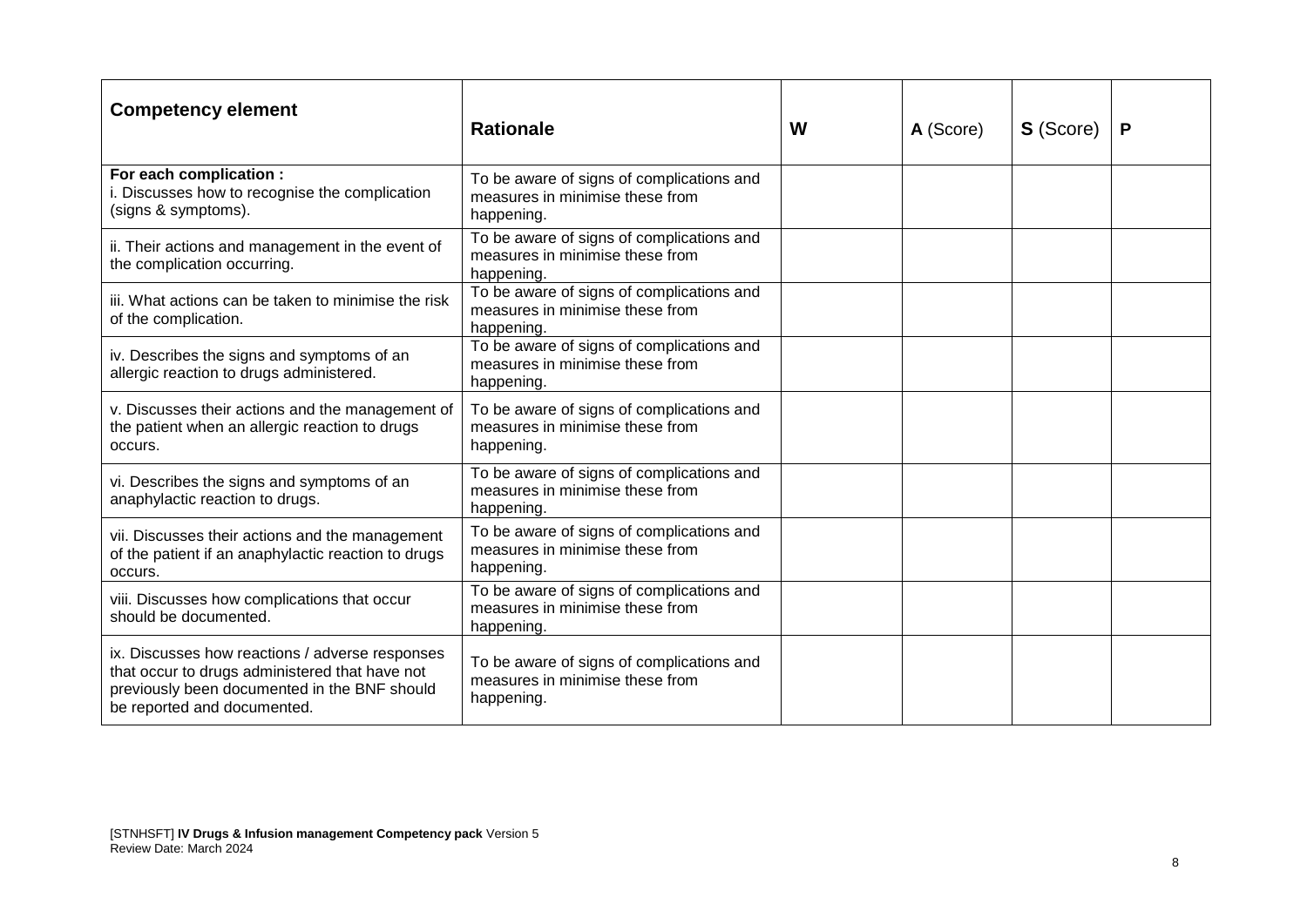| <b>Competency element</b>                                                                                        | <b>Rationale</b>                                                                                                       | W | A (Score) | S (Score) |  |
|------------------------------------------------------------------------------------------------------------------|------------------------------------------------------------------------------------------------------------------------|---|-----------|-----------|--|
| 1. Administration of IV drugs and fluids                                                                         | Safely and correctly prepares and<br>administers bolus intravenous drugs and<br>intravenous fluids using the different |   |           |           |  |
| Identifies the benefits of administering drugs<br>intravenously.                                                 | access options available<br>To facilitate the process of obtaining<br>informed consent                                 |   |           |           |  |
| Identifies the contra indications / circumstances<br>that may negate using intravenous drugs.                    | To minimise errors in IV drugs and Infusion<br>management                                                              |   |           |           |  |
| Describes the process of selecting and checking<br>drugs and fluids prior to administration.                     | To minimise errors in IV drugs and Infusion<br>management                                                              |   |           |           |  |
| Demonstrates the process of selecting and<br>checking drugs and fluids prior to administration.                  | To minimise errors in IV drugs and Infusion<br>management                                                              |   |           |           |  |
| Safely and correctly prepares and mixes drugs<br>prior to administration.                                        | To ensure the patient receives the<br>appropriating dose of prepared IV drugs<br>and Infusions.                        |   |           |           |  |
| Discusses the factors considered in selecting the<br>appropriate access / port to administer drugs.              | To minimise errors in IV drugs and Infusion<br>management                                                              |   |           |           |  |
| Correctly and safely selects the most appropriate<br>access port to administer drugs in different<br>situations. | To minimise errors in IV drugs and Infusion<br>management                                                              |   |           |           |  |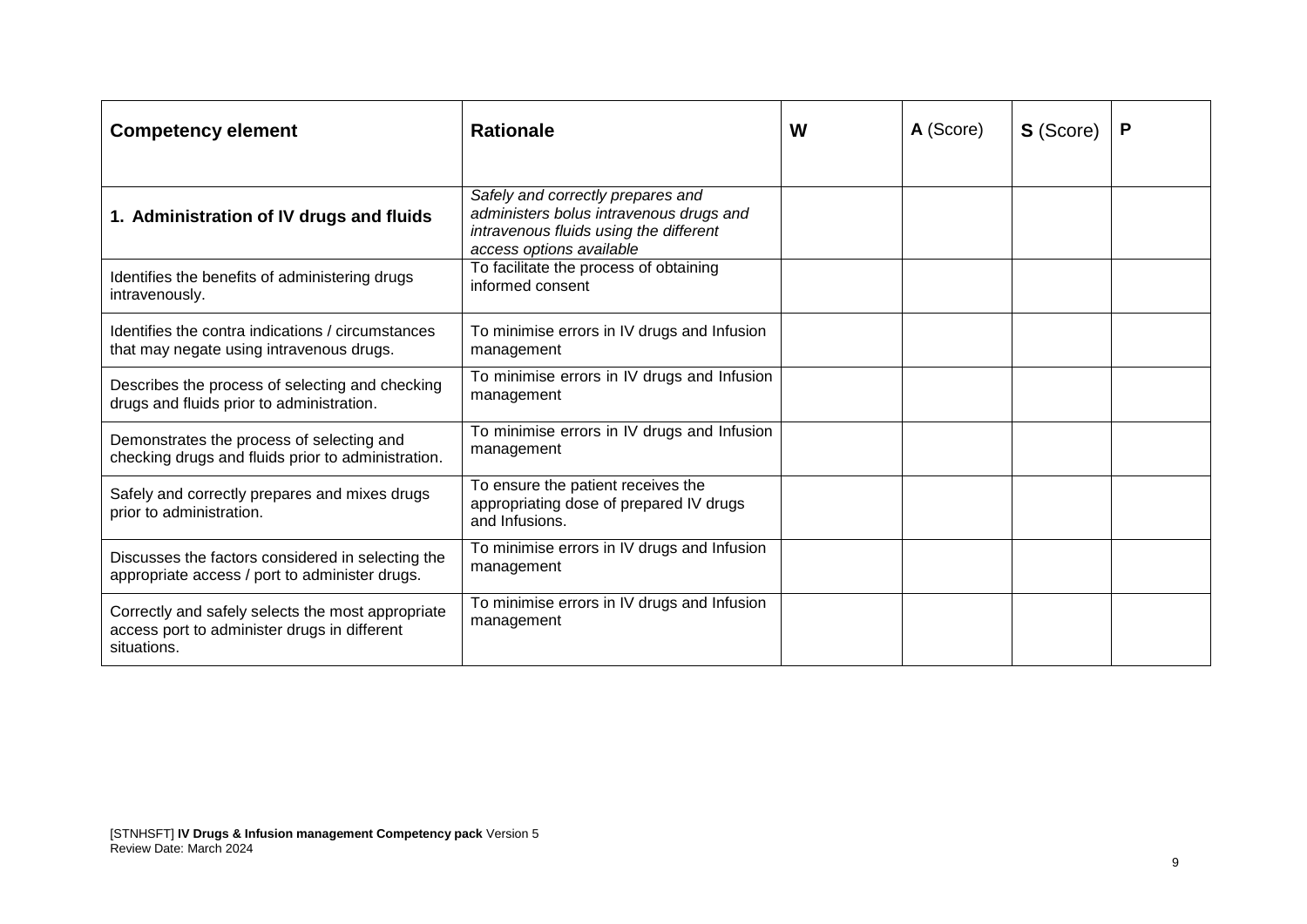| <b>Competency element</b>                                                                                                         | <b>Rationale</b>                                                                                                                                                                        | W | A (Score) | <b>S</b> (Score) | P |
|-----------------------------------------------------------------------------------------------------------------------------------|-----------------------------------------------------------------------------------------------------------------------------------------------------------------------------------------|---|-----------|------------------|---|
| For each drug administered, discusses its desired<br>effect, normal dosage range, possible side effects<br>and incompatibilities. | To ensure knowledge of indications and<br>contra indications of medications                                                                                                             |   |           |                  |   |
| Correctly administers the prepared drugs / fluids<br>monitoring patient condition continuously.                                   | To ensure patient safety and reduce<br>potential for deterioration                                                                                                                      |   |           |                  |   |
| Demonstrates the ability to correctly calculate<br>accurate dosage of bolus drugs.                                                | To ensure patient safety and reduce<br>potential for medication errors                                                                                                                  |   |           |                  |   |
| Correctly and legibly completes the relevant<br>documentation relating to the drugs administered.                                 | To ensure patient safety and reduce<br>potential for medication errors                                                                                                                  |   |           |                  |   |
| 2. Principles of Infusion management and<br><b>IV</b> additives                                                                   | Safely prepares, administers and<br>manages intravenous infusions and<br>multiple IV therapies using correct<br>labelling and documentation according<br>to Trust policy and procedure. |   |           |                  |   |
| Discusses the safety aspects involved in<br>managing an intravenous infusion.                                                     | To ensure patient safety and reduce<br>potential for medication errors                                                                                                                  |   |           |                  |   |
| Demonstrates the safe management of IV<br>infusion/s.                                                                             | To ensure patient safety and reduce<br>potential for medication errors                                                                                                                  |   |           |                  |   |
| Discusses the potential problems associated with<br>managing multiple intravenous infusions.                                      | To ensure patient safety and reduce<br>potential for medication errors                                                                                                                  |   |           |                  |   |
| Discusses the measures taken to minimise the<br>risk of these complications occurring.                                            | To ensure patient safety and reduce<br>potential for medication errors                                                                                                                  |   |           |                  |   |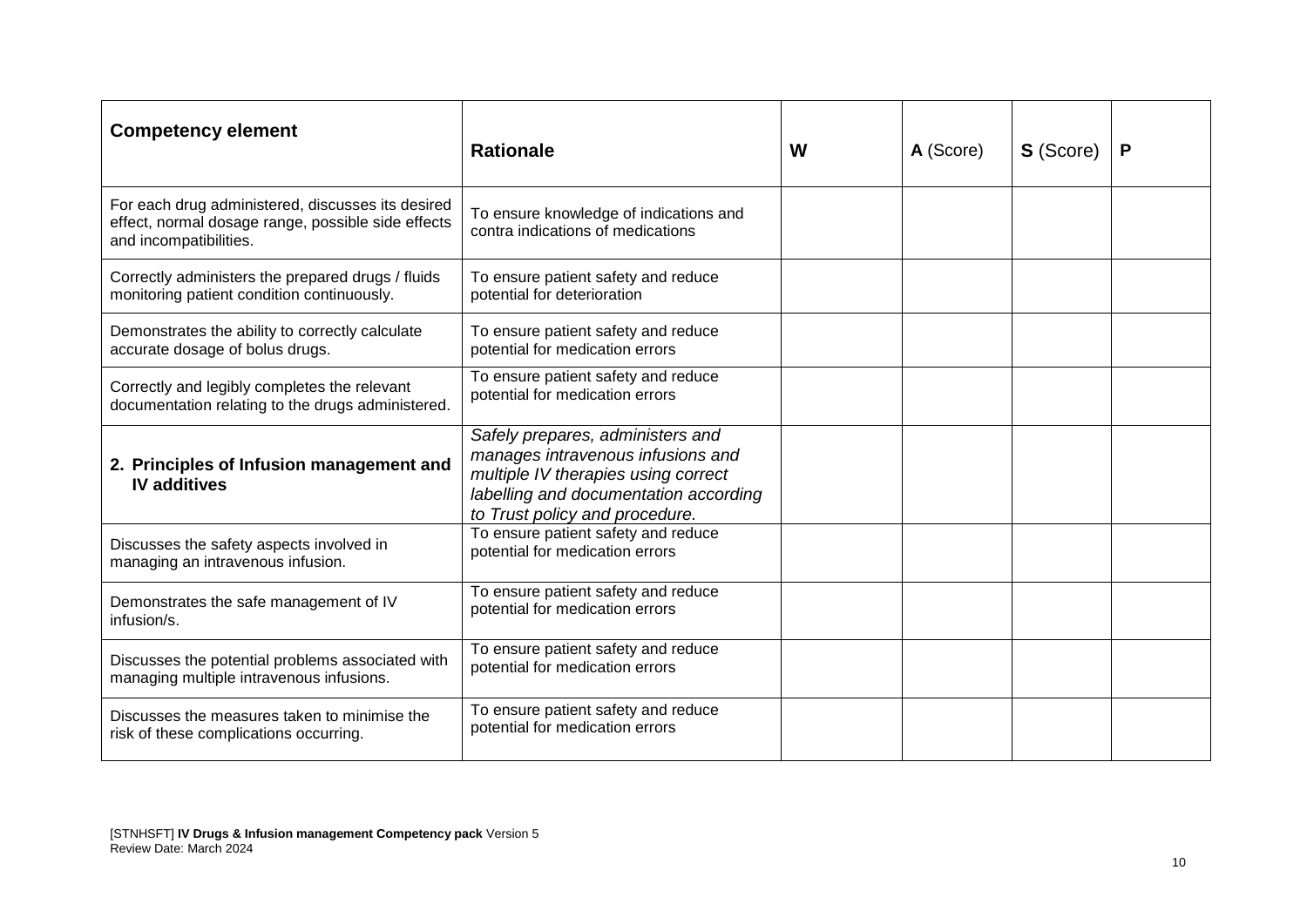| <b>Competency element</b>                                                                                                                         | <b>Rationale</b>                                                                                                                         | W | A (Score) | <b>S</b> (Score) |  |
|---------------------------------------------------------------------------------------------------------------------------------------------------|------------------------------------------------------------------------------------------------------------------------------------------|---|-----------|------------------|--|
| Discusses and demonstrates in practice the<br>procedure for the correct labelling of intravenous<br>infusions and additives.                      | Demonstrates safe practice in the<br>management of different / multiple inotrope<br>infusions adhering to recognised protocols.          |   |           |                  |  |
| Discusses the importance of labelling on giving<br>sets and lines.                                                                                | To ensure patient safety and reduce<br>potential for medication errors                                                                   |   |           |                  |  |
| Demonstrates the correct procedure for<br>documenting /recording infusions on drug &<br>observation charts.                                       | To ensure patient safety and reduce<br>potential for medication errors                                                                   |   |           |                  |  |
| Demonstrates safe and effective line<br>management when using multi lumen access.                                                                 | Demonstrates safe practice in the<br>management of different / multiple inotrope<br>infusions adhering to recognised protocols           |   |           |                  |  |
| Demonstrates the ability to correctly calculate<br>infusion rates to ensure accurate dosage.                                                      | To ensure correct dose of medications<br>given                                                                                           |   |           |                  |  |
| Demonstrates the ability to correctly calculate<br>infusion reserves, renewal times and expiry times.                                             | To ensure correct dose of medications<br>given and timely preparation of next<br>infusions                                               |   |           |                  |  |
| Discusses and demonstrates the safe and correct<br>checking, mixing and administration of potassium<br>infusions appropriate to you clinical area | To ensure patient safety and appropriate<br>administration of medication                                                                 |   |           |                  |  |
| Discusses and demonstrates the procedure for<br>the preparation and administration of high<br>dextrose concentration solutions and TPN.           | To ensure patient safety, appropriate<br>administration of medication and that the<br>correct patient is given the correct<br>medication |   |           |                  |  |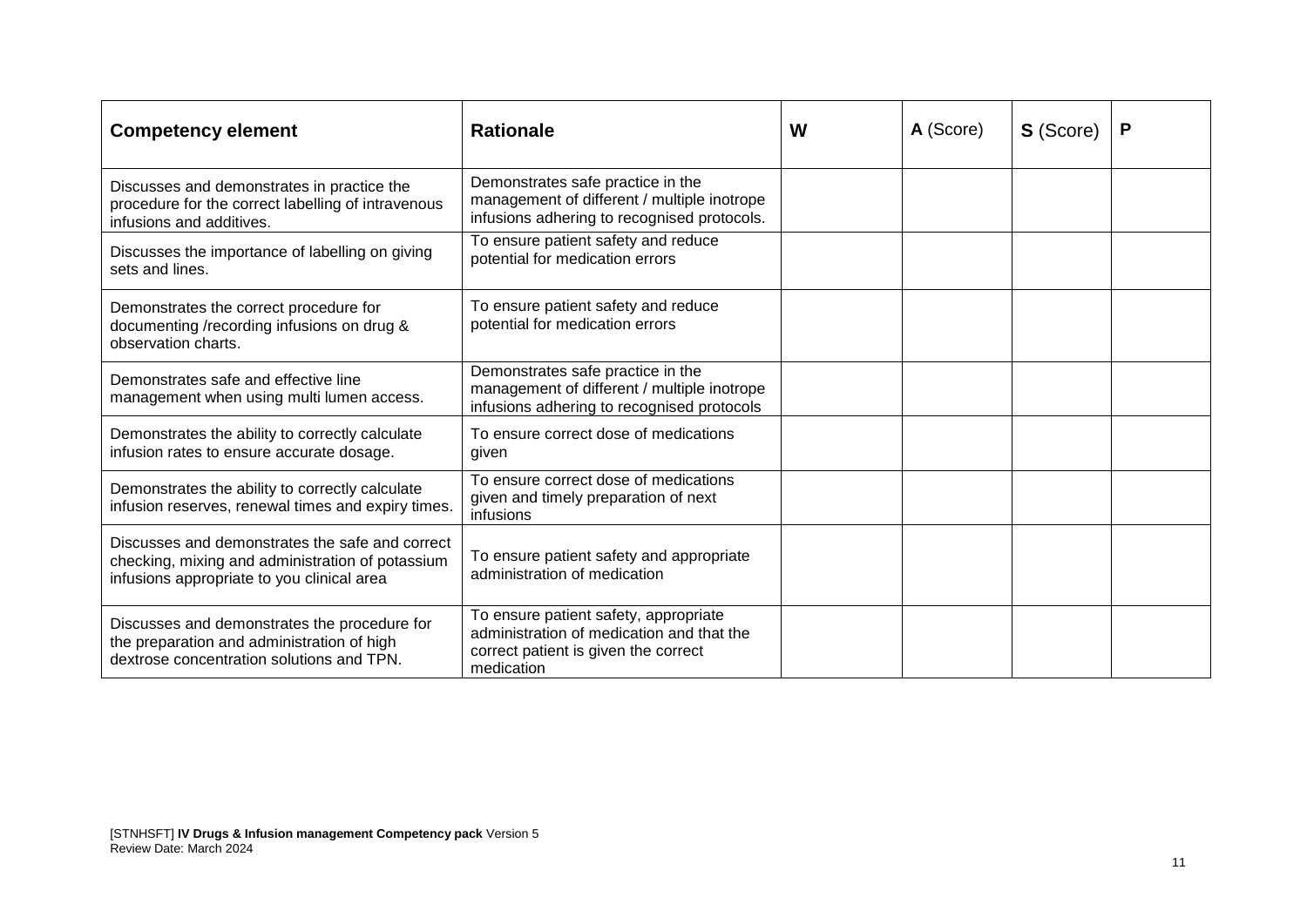| <b>Competency element</b>                                                                                                                                                                                                          | <b>Rationale</b>                                                            | W | A (Score) | <b>S</b> (Score) | P |
|------------------------------------------------------------------------------------------------------------------------------------------------------------------------------------------------------------------------------------|-----------------------------------------------------------------------------|---|-----------|------------------|---|
| 3. Demonstrates the principles of Aseptic<br>Non- touch technique (ANTT) in the<br>preparation and administration of IV<br>drugs and infusion management.                                                                          | To minimise harm from iatrogenic<br>infections and promote patient recovery |   |           |                  |   |
| Correctly identifies the equipment required in IV<br>drugs and infusion management                                                                                                                                                 | To ensure safe practice                                                     |   |           |                  |   |
| Correctly identifies the general and micro critical<br>aseptic fields in IV drugs and infusion management                                                                                                                          | To reduce the possibility of cross infection                                |   |           |                  |   |
| Correctly identifies the key parts in IV drugs and<br>infusion management                                                                                                                                                          | To reduce the possibility of cross infection                                |   |           |                  |   |
| Decontaminates hands, wears appropriate PPE,<br>and prepares the generals aseptic field                                                                                                                                            | To reduce the possibility of cross infection                                |   |           |                  |   |
| Collects all the equipment, removes the tamper<br>proof cap, cleans the top by wiping the bung using<br>chlorhexidine wipe with 70% alcohol for 30<br>seconds; wait for it to air dry                                              | To reduce the incidence of dust<br>contaminants                             |   |           |                  |   |
| Prepares the diluent and injects it into the vial to<br>dilute the drug while protecting the key parts<br>Introduces the needle in the vial to draw up the<br>drug and disposes of sharps safely while<br>protecting the key parts | To reduce the possibility of cross infection                                |   |           |                  |   |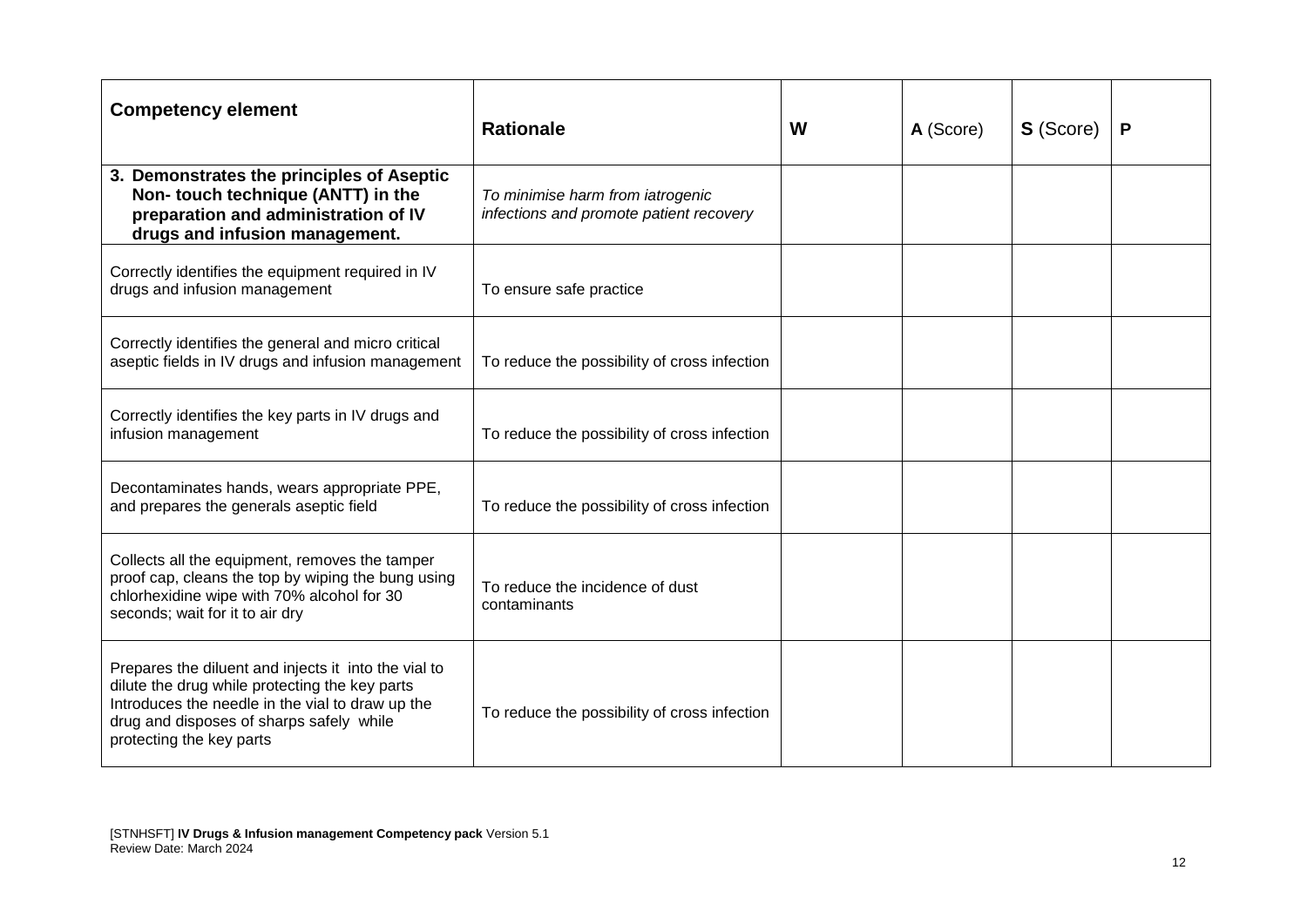| <b>Competency element</b>                                                                                                                                                             | <b>Rationale</b>                                                                                                               | W | A (Score) | <b>S</b> (Score) | P |
|---------------------------------------------------------------------------------------------------------------------------------------------------------------------------------------|--------------------------------------------------------------------------------------------------------------------------------|---|-----------|------------------|---|
| Correctly places the syringe in the in the micro<br>critical aseptic field onto the general aseptic field                                                                             | To reduce the possibility of cross infection                                                                                   |   |           |                  |   |
| Changes the PPE and approaches the patient's<br>bedside                                                                                                                               | To protect the patient and member of staff                                                                                     |   |           |                  |   |
| Checks the cannula site and cleans the needleless<br>extension using chlorhexidine wipe with 70%<br>alcohol by agitating it for 30 seconds using three<br>areas of the wipe           | To reduce the possibility of introducing<br>infection into the cannula                                                         |   |           |                  |   |
| Introduces the syringe to the needless extension<br>protecting the key parts, opens the clamp gives the<br>first flush with a slow push pause technique                               | To preserve sterility                                                                                                          |   |           |                  |   |
| Clamps the needleless extension and disconnects<br>the syringe when flush is complete- repeats the<br>above step for the medication administration and<br>final flush of the cannula. | To reduce the possibility of cross infection<br>and give the medication and flushes with<br>an appropriate speed and technique |   |           |                  |   |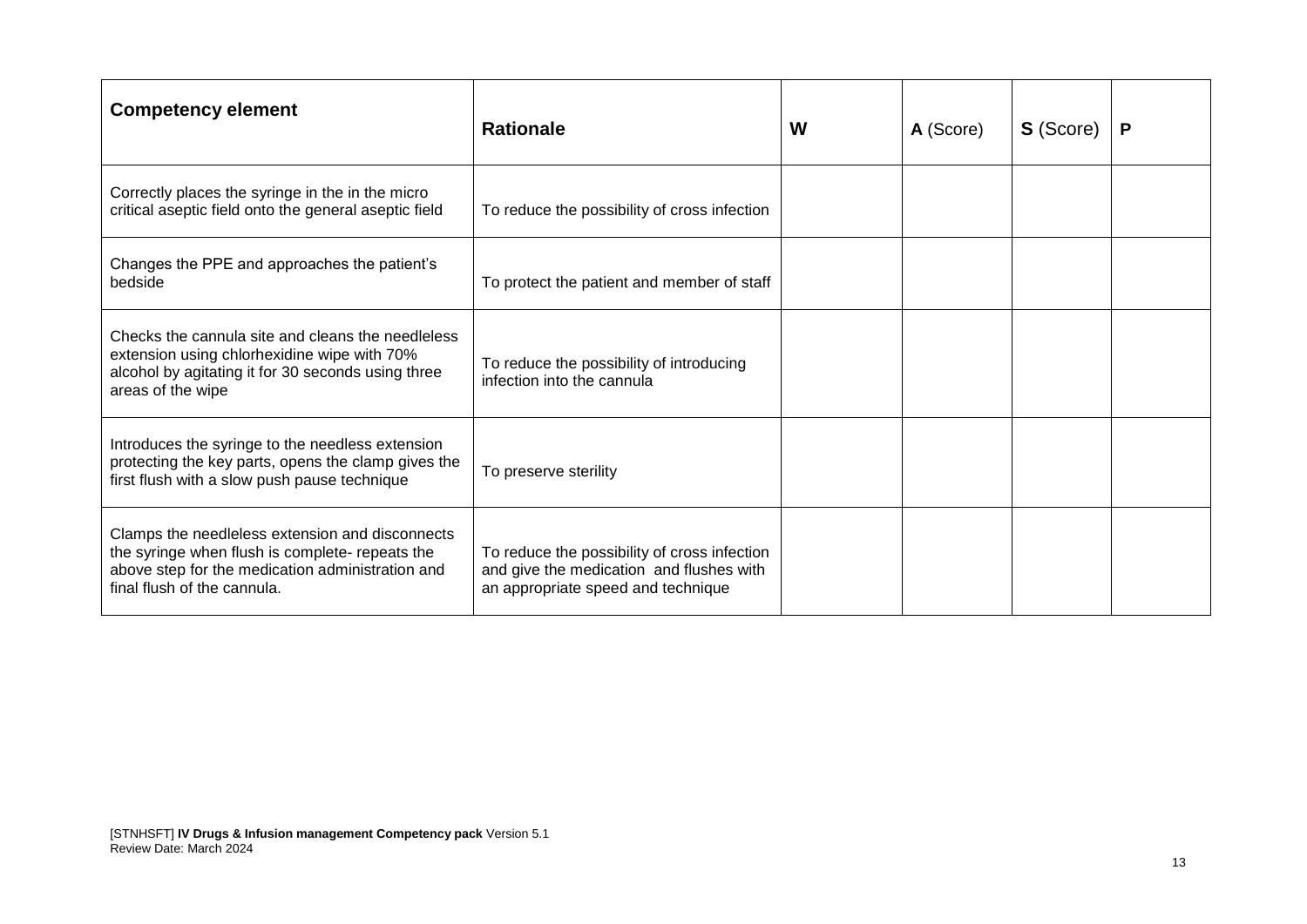| *Management of Inotropes<br>(Applicable to Critical Care Areas and<br>Theatre)                                     |                            | Demonstrates informed safe practice in<br>the management of different / multiple<br>inotrope infusions adhering to recognised<br>unit protocols. |  |        |
|--------------------------------------------------------------------------------------------------------------------|----------------------------|--------------------------------------------------------------------------------------------------------------------------------------------------|--|--------|
| *Discusses the indications for commencing<br>inotrope therapy.                                                     |                            |                                                                                                                                                  |  |        |
| *Lists the commonly used inotropes in ICU.                                                                         |                            |                                                                                                                                                  |  |        |
| *Discusses the physiological effects of each.                                                                      |                            |                                                                                                                                                  |  |        |
| *Discusses the potential complications of using<br>each.                                                           |                            |                                                                                                                                                  |  |        |
| *Describes the specific safety aspects involved in<br>managing a patient with an inotrope infusion in<br>progress. |                            |                                                                                                                                                  |  |        |
| *Describes the procedure for the correct and safe<br>change over ('piggy-back') of inotrope infusions.             |                            |                                                                                                                                                  |  |        |
| *Demonstrates the safe change over (piggy-back)<br>of inotrope infusions.                                          |                            |                                                                                                                                                  |  |        |
| *Discusses the safety aspects involved when<br>discontinuing inotrope infusions.                                   |                            |                                                                                                                                                  |  |        |
| <b>Staff Member/Preceptee</b><br>(Print Name)                                                                      |                            | <b>NMC Number</b>                                                                                                                                |  |        |
| <b>Assessor/Preceptor (Print</b><br>Name)                                                                          |                            | <b>NMC Number</b>                                                                                                                                |  |        |
|                                                                                                                    | <b>Competency Achieved</b> | <b>Date</b>                                                                                                                                      |  | Yes/No |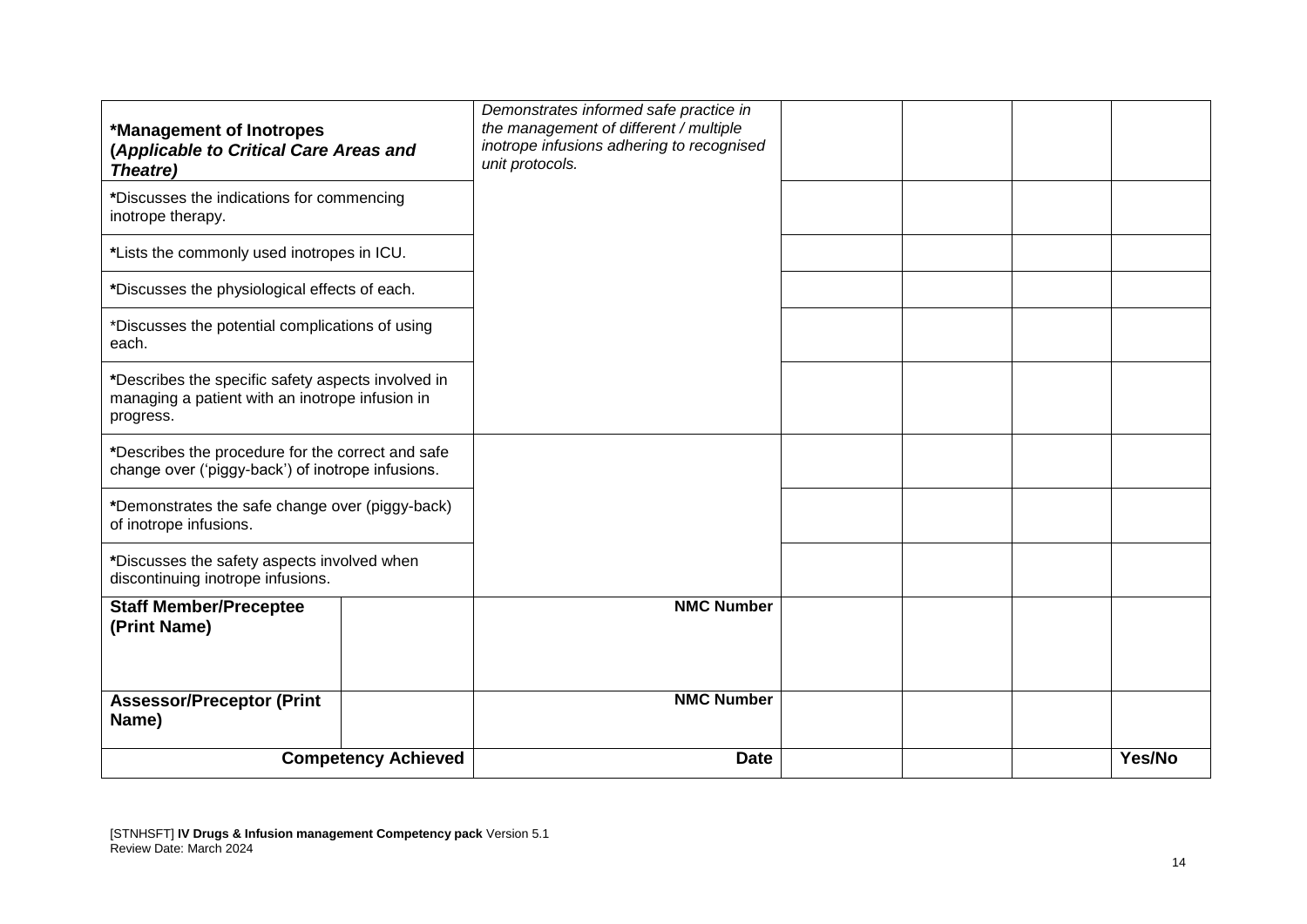# **Record of Learning & Achievement (ROLA) - Evidence Log Sheets**

|             | <b>Competency Element (IV Drugs and Infusion Management)</b>                                                                |
|-------------|-----------------------------------------------------------------------------------------------------------------------------|
|             | Use these ROLA sheets to keep an ongoing record of your learning and development. Reflect upon anything you                 |
|             | See as relevant or significant, where possible use a reflective approach in your entries and make reference to current      |
|             | evidence to underpin your work. Please record each administration of intravenous drug or infusion and add reflection to the |
|             | reflect log.                                                                                                                |
| <b>Date</b> |                                                                                                                             |
|             |                                                                                                                             |
|             |                                                                                                                             |
|             |                                                                                                                             |
|             |                                                                                                                             |
|             |                                                                                                                             |
|             |                                                                                                                             |
|             |                                                                                                                             |
|             |                                                                                                                             |
|             |                                                                                                                             |
|             |                                                                                                                             |
|             |                                                                                                                             |
|             |                                                                                                                             |
|             |                                                                                                                             |
|             |                                                                                                                             |
|             |                                                                                                                             |
|             |                                                                                                                             |
|             |                                                                                                                             |
|             |                                                                                                                             |
|             |                                                                                                                             |
|             |                                                                                                                             |
|             |                                                                                                                             |
|             |                                                                                                                             |
|             |                                                                                                                             |
|             |                                                                                                                             |
|             |                                                                                                                             |
|             |                                                                                                                             |
|             |                                                                                                                             |
|             |                                                                                                                             |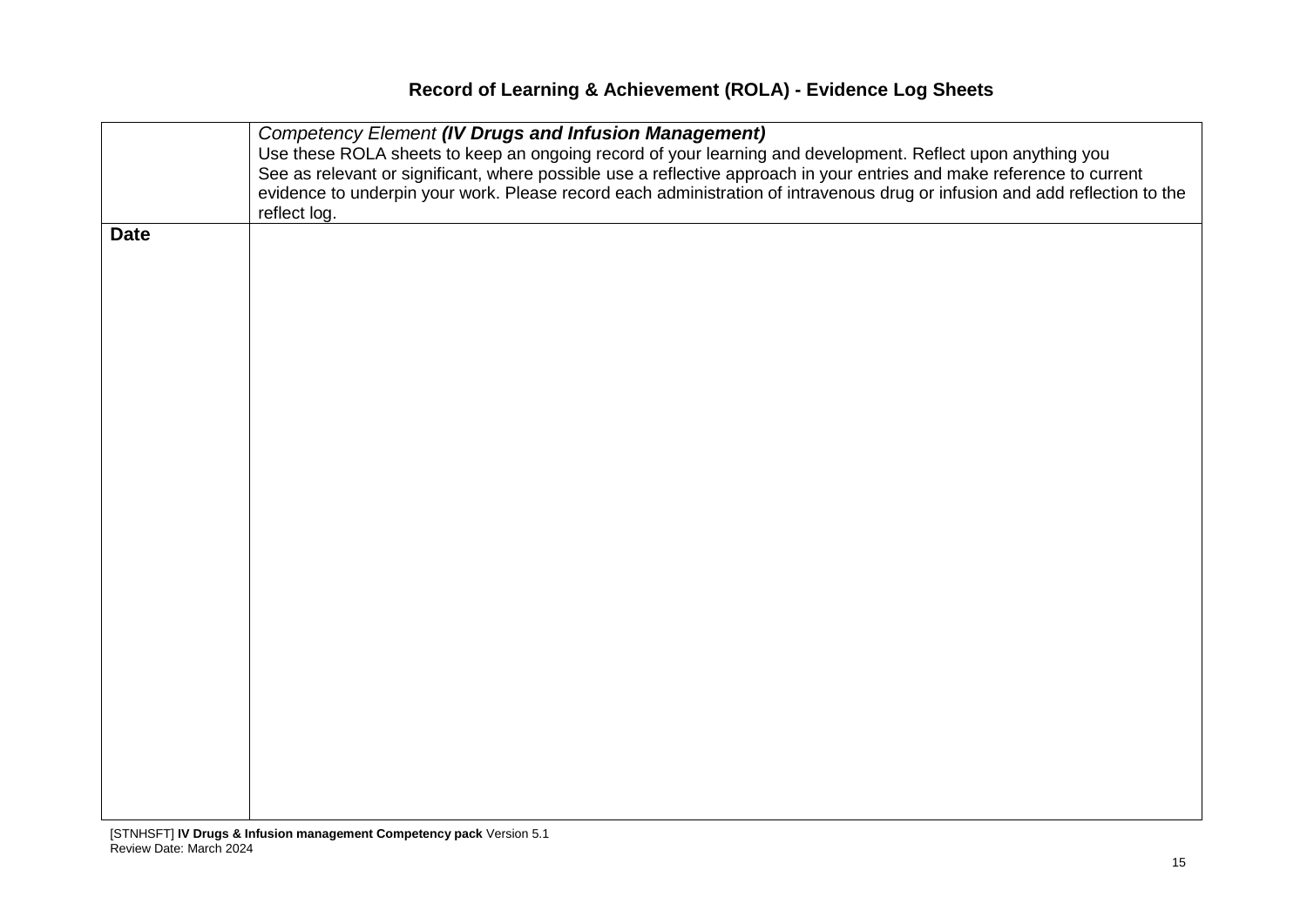|             | <b>Competency Element (IV Drugs and Infusion Management)</b>                                                           |
|-------------|------------------------------------------------------------------------------------------------------------------------|
|             | Use these ROLA sheets to keep an ongoing record of your learning and development. Reflect upon anything you            |
|             | See as relevant or significant, where possible use a reflective approach in your entries and make reference to current |
|             | evidence to underpin your work.                                                                                        |
|             | Please record each administration of intravenous drug or infusion and add reflection to the reflect log.               |
| <b>Date</b> |                                                                                                                        |
|             |                                                                                                                        |
|             |                                                                                                                        |
|             |                                                                                                                        |
|             |                                                                                                                        |
|             |                                                                                                                        |
|             |                                                                                                                        |
|             |                                                                                                                        |
|             |                                                                                                                        |
|             |                                                                                                                        |
|             |                                                                                                                        |
|             |                                                                                                                        |
|             |                                                                                                                        |
|             |                                                                                                                        |
|             |                                                                                                                        |
|             |                                                                                                                        |
|             |                                                                                                                        |
|             |                                                                                                                        |
|             |                                                                                                                        |
|             |                                                                                                                        |
|             |                                                                                                                        |
|             |                                                                                                                        |
|             |                                                                                                                        |
|             |                                                                                                                        |
|             |                                                                                                                        |
|             |                                                                                                                        |
|             |                                                                                                                        |
|             |                                                                                                                        |
|             |                                                                                                                        |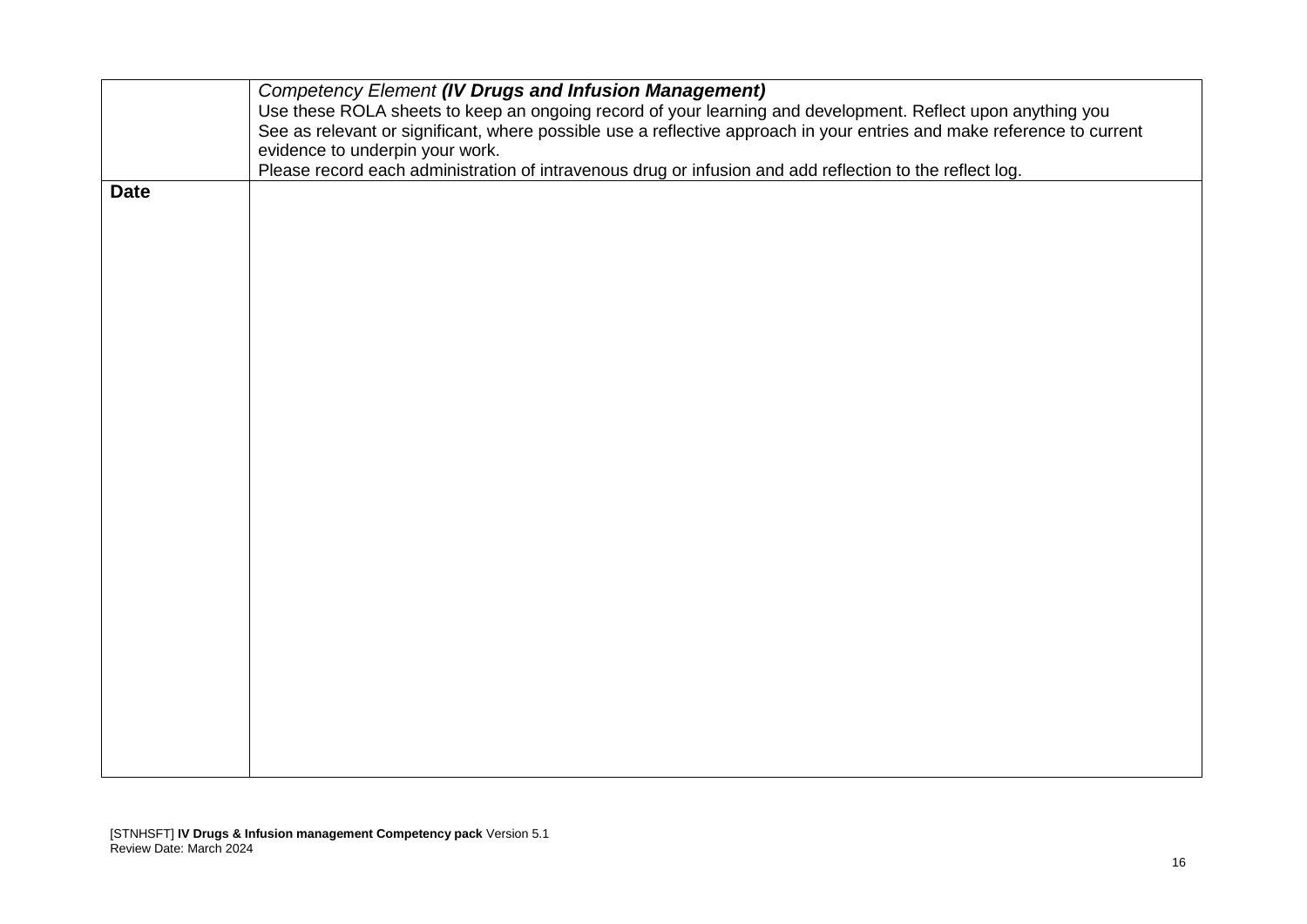# **Reflection on Learning in Practice**

You should now reflect on what you have learnt by completing this competency *or* an episode of IV Drug and Infusion management and identify any future learning needs.

| and ldentify any future learning needs.          |
|--------------------------------------------------|
| Describe the learning activity?                  |
|                                                  |
|                                                  |
|                                                  |
|                                                  |
|                                                  |
|                                                  |
| How many hours was the session?                  |
|                                                  |
|                                                  |
| What have you learnt?                            |
|                                                  |
|                                                  |
|                                                  |
|                                                  |
|                                                  |
|                                                  |
|                                                  |
| How will this influence your practice?           |
|                                                  |
|                                                  |
|                                                  |
|                                                  |
|                                                  |
|                                                  |
|                                                  |
|                                                  |
|                                                  |
| What further learning needs has this identified? |
|                                                  |
|                                                  |
|                                                  |
|                                                  |
|                                                  |
|                                                  |
|                                                  |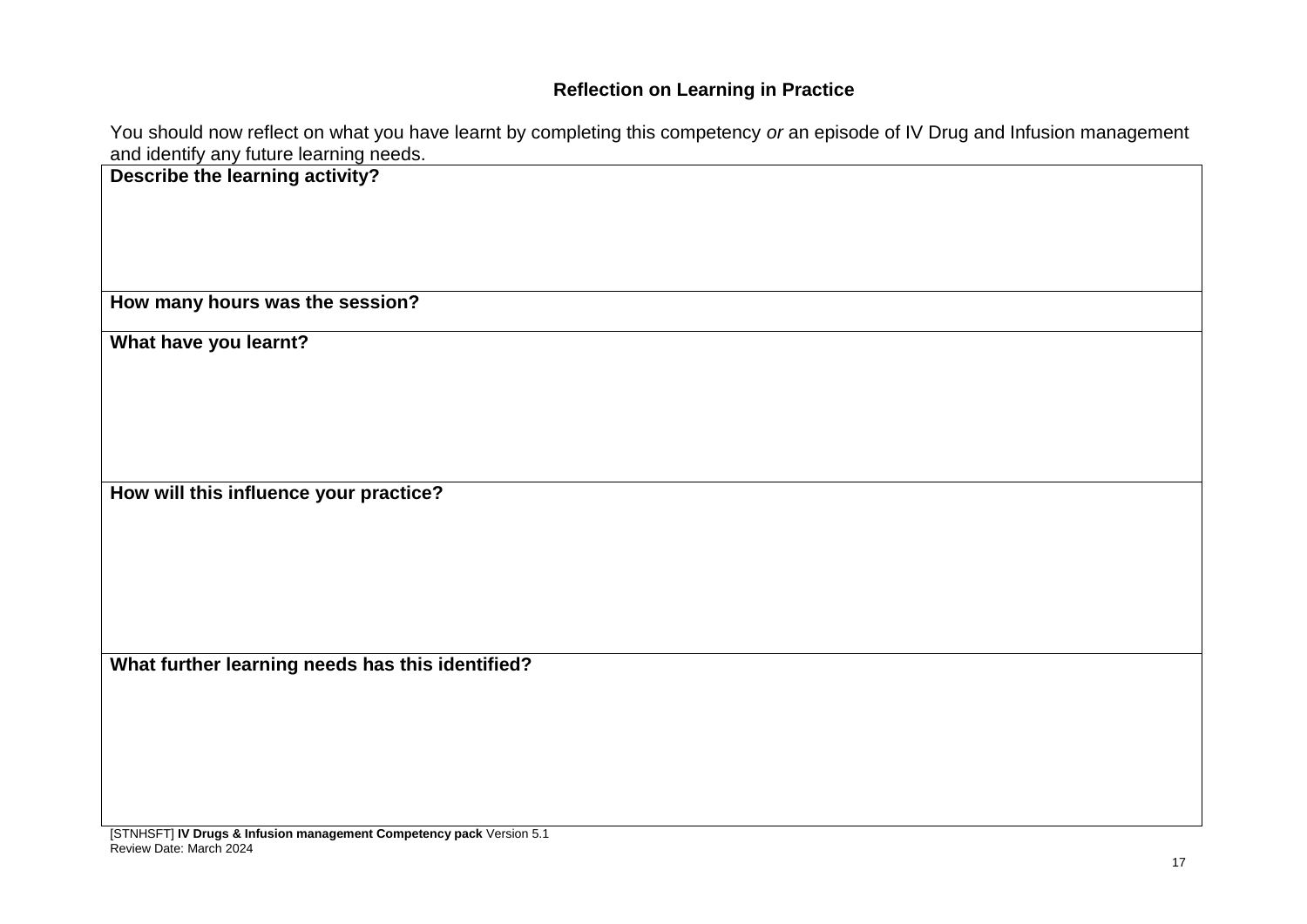# **Associated policies and references**

# **Hospital Infection Control Policies**

HIC 01 Standard Principles of Infection Control policy HIC 04 Blood – borne virus and inoculation incident policy HIC14 Hand hygiene policy HIC 19 Decontamination policy

### **General Policies**

G 13 Consent to examination and treatment policy G34 Medicines Policy G 38 Policy and Procedure for the Positive Identification of Patients G 80 Healthcare Records Standards Policy G158 Injectable Medicines Policy

## **Health and Safety Policies**

HS16 Dealing with the Safe Handling of Sharps policy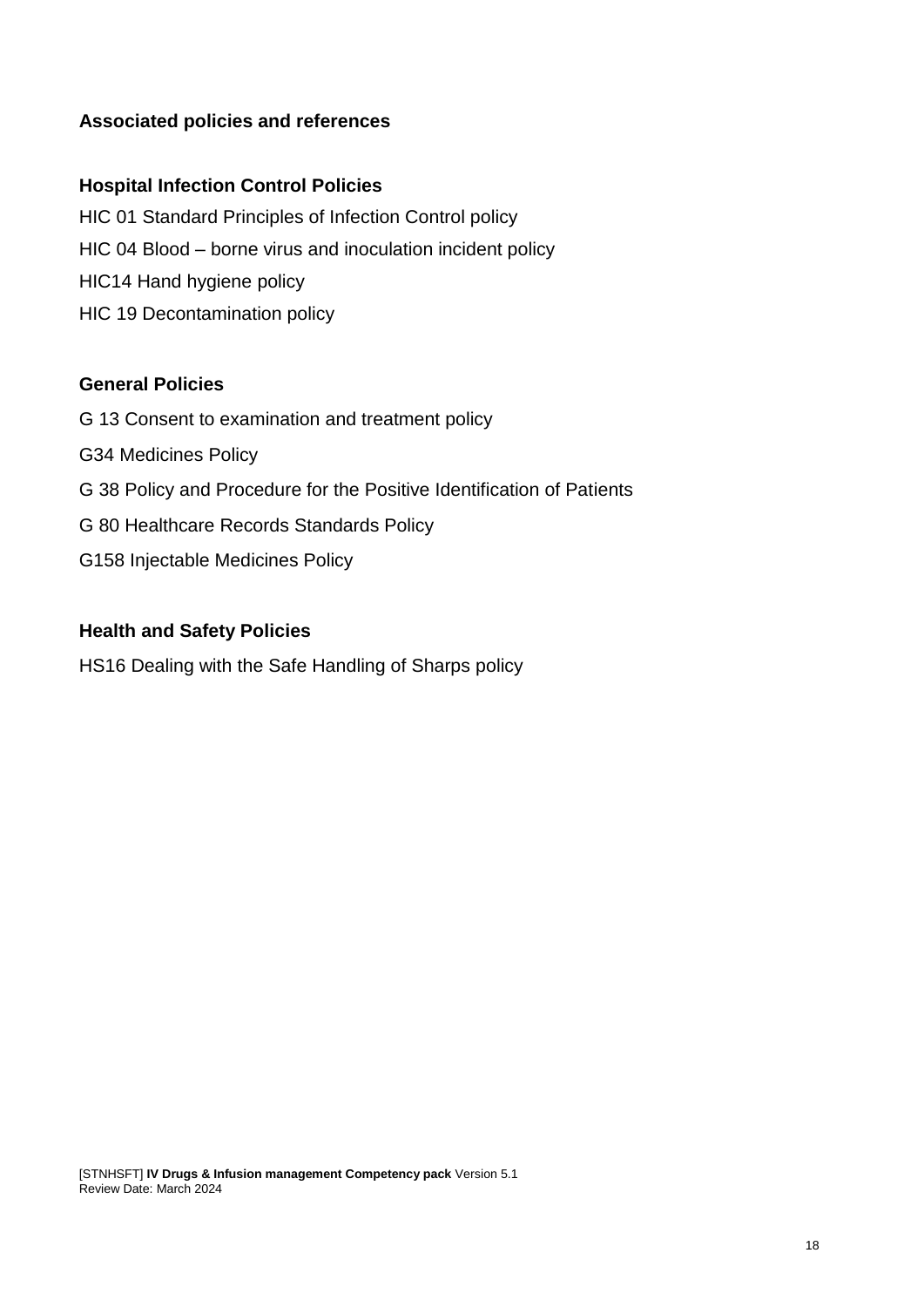# **References**

Aseptic Non-Touch Technique (2019) Foundation for effective infection control (online) [http://www.antt.org/ANTT\\_Site/home.html](http://www.antt.org/ANTT_Site/home.html) [accessed 29/12/2020]

Health and Care Professional Council (2012) Standards of conduct, performance and ethics (online) [http://www.hpc](http://www.hpc-uk.org/assets/documents/10003B6EStandardsofconduct,performanceandethics.pdf%7baccessed)[uk.org/assets/documents/10003B6EStandardsofconduct,performanceandethics.pdf{accesse](http://www.hpc-uk.org/assets/documents/10003B6EStandardsofconduct,performanceandethics.pdf%7baccessed) [d](http://www.hpc-uk.org/assets/documents/10003B6EStandardsofconduct,performanceandethics.pdf%7baccessed) 4<sup>th</sup> February, 2019}

Knowledge and Skills Framework (2004) The NHS Knowledge and Skills Framework (NHS KSF) and the Development Review Process (online) [http://webarchive.nationalarchives.gov.uk/20130107105354/http://dh.gov.uk/en/publicationsa](http://webarchive.nationalarchives.gov.uk/20130107105354/http:/dh.gov.uk/en/publicationsandstatistics/publications/publicationspolicyandguidance/dh_4090843) [ndstatistics/publications/publicationspolicyandguidance/dh\\_4090843](http://webarchive.nationalarchives.gov.uk/20130107105354/http:/dh.gov.uk/en/publicationsandstatistics/publications/publicationspolicyandguidance/dh_4090843) {accessed on 5th February, 2019}

Mental Capacity Act (2005) (online)<https://www.legislation.gov.uk/ukpga/2005/9> {accessed 12/10/2019}

National Institute for Health and Care Excellence. (2015). Guideline NG5. Medicines optimisation: the safe and effective use of medicines to enable the best possible outcomes. NIHCE London.

Nursing and Midwifery Council. (2018). The Code: Professional standards of behaviour for nurses, midwives and nursing associates Nursing and Midwifery Council

Nurses and Midwives Council (NMC 2018) Revalidation (online) [http://revalidation.nmc.org.uk/welcome-to-revalidation](http://revalidation.nmc.org.uk/welcome-to-revalidation%20%20%7baccessed) {accessed 4th February, 2019}

Royal Pharmaceutical Society. (2019). Professional Guidance on the administration of medicines in healthcare settings (online) [https://.rpharms.com/Portals/0/RPS%20document%20library/Open%20access/Professional](https://.rpharms.com/Portals/0/RPS%20document%20library/Open%20access/Professional%20standards/SSHM%20and%20Admin/Admin%20of%20Meds%20prof%20guidance.pdf?ver=2019-01-23-145026-567) [%20standards/SSHM%20and%20Admin/Admin%20of%20Meds%20prof%20guidance.pdf?v](https://.rpharms.com/Portals/0/RPS%20document%20library/Open%20access/Professional%20standards/SSHM%20and%20Admin/Admin%20of%20Meds%20prof%20guidance.pdf?ver=2019-01-23-145026-567) [er=2019-01-23-145026-567](https://.rpharms.com/Portals/0/RPS%20document%20library/Open%20access/Professional%20standards/SSHM%20and%20Admin/Admin%20of%20Meds%20prof%20guidance.pdf?ver=2019-01-23-145026-567) {accessed 21st October 2020}

Royal Pharmaceutical Society. (2018). Professional Guidance on the safe and secure handling of medicines. [https://www.rpharms.com/recognition/setting-professional](https://www.rpharms.com/recognition/setting-professional-standards/safe-and-secure-handling-of-medicines/professional-guidance-on-the-safe-and-secure-handling-of-medicines)[standards/safe-and-secure-handling-of-medicines/professional-guidance-on-the-safe-and](https://www.rpharms.com/recognition/setting-professional-standards/safe-and-secure-handling-of-medicines/professional-guidance-on-the-safe-and-secure-handling-of-medicines)[secure-handling-of-medicines](https://www.rpharms.com/recognition/setting-professional-standards/safe-and-secure-handling-of-medicines/professional-guidance-on-the-safe-and-secure-handling-of-medicines) {accessed 12<sup>th</sup> October 2020}

South Tees Nursing and Midwifery Strategy Key Performance Indicators 2010-2015 (online) <http://southtees.nhs.uk/content/uploads/Nursing-and-midwifery-strategy-2010-2015.pdf> {accessed 9th February, 2019}

South Tees NHS Trust (2018) Human Resource policy P08: Management of Capability Procedure (online) [https://staffintranet.xstees.nhs.uk/resources-guidelines/p08-management](https://staffintranet.xstees.nhs.uk/resources-guidelines/p08-management-of-capability-policy/)[of-capability-policy/](https://staffintranet.xstees.nhs.uk/resources-guidelines/p08-management-of-capability-policy/) {accessed 04/01/21}.

[STNHSFT] **IV Drugs & Infusion management Competency pack** Version 5.1 Review Date: March 2024